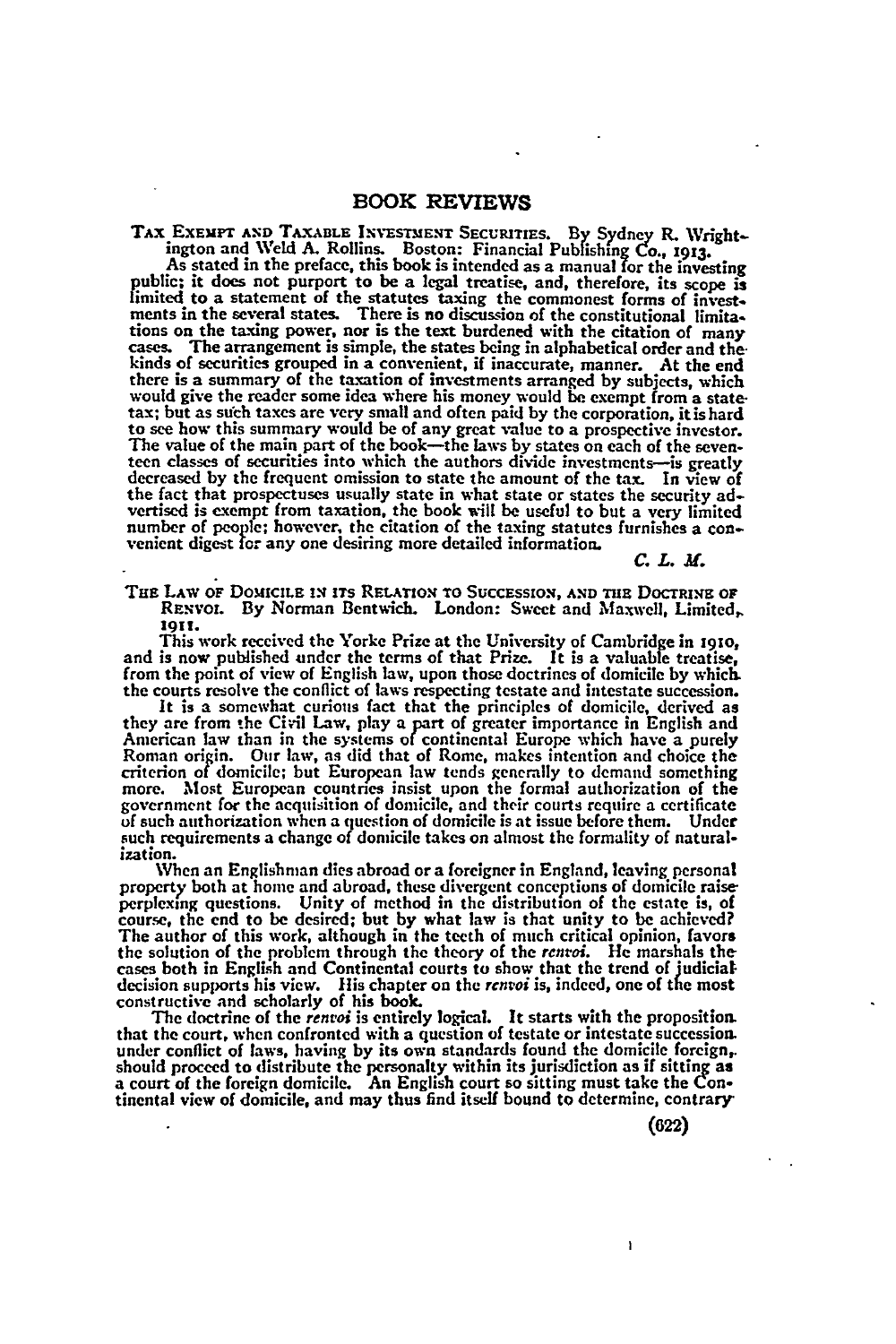to the conclusion from which it started, that no new domicile has been acquired, and that English law governs. This is the *rentoi*, the sending back, in the court of the nationality, to the law of the nationality. The poi law of the nationality is not thus applied *ex proprio vigore,* but, as it were, at second-hand, under the foreign authority with which for the occasion the court has invested itself. **All** this is logical; but the logic may **be** pushed farther, and then many juristic writers find opportunity for a sweeping condemnation of the doctrine. The law of the domicile sends the matter back to the law of the nation-.ality, but this again remits it to the law of the domicile. Thus, conceivably a legal game of battledore and shuttlecock arises, each jurisdiction applying the whole law of the other, and tossing the subject-matter endlessly back and forth between the two. Mr. Bentwich's answer is that this logical outcome does not in practice result, because the court which accepts the *renvoi* retains the shuttle- -cock at the first return. And he finds the decisions of the courts of recent years speaking almost with one voice in acceptance of the *renvoi* as an effective rule

Mr. Bentwich's other chapters are upon the Scope and Limitations of the English Conception of Domicile, the distinctions between Real and Personal Property, the Administration of the Estate, the Effect of Domicile upon Dis- -tribution, the Limitations of the Regulation of the Succession **by** the Law of the Domicile, the Validity of the Principle of Domicile in Succession, and Death Duties and Domicile. This last-mentioned chapter upon Death Duties and Domicile is an interesting discussion of certain new questions which have come to the front of late with the introduction of succession taxes into the fiscal **sys**tems of all countries.

*A. M. B.*

**THE** FIXED **LAW OF PATENTS. By** William Macomber. Boston: Little, Brown **& Co., 1913.**

In presenting the second edition of his "Fixed Law of Patents," William Macomber, Esq., has given to the profession something of a nature decidedly foreign to the average work dealing with this branch of the law. The author states that he has endeavored to produce a book "written primarily for the general practitioner-for the lawyer looking for general principles," so that, as from time to time questions of patent law arise in general practice, its possessor may have at hand a satisfactory means of answering them.

The whole of our patent system is fundamentally based upon a few com- paratively short statutory enactments, yet the multitiude of cases which have been decided--especially in the past few years-has produced a great number of principles hearing upon the application and interpretation of those statutes, and which might be said to constitute the *corpus* of American Patent Law. While many of these principles may **be** considered as practically fixed, others are still in the formatory period, and still others are yet to **be** enunciated. In consequence, the necessity of adverting to the decisions of the courts themselves, and step by step following the reasoning by which the principle controlling a given case, which may be under consideration, has been worked

-exact question before the practitioner, have been arrived at, is at onceapparent. Perhaps the need of thus considerug the reasoning and decisions of the courts themselves, is enhanced **by** the present system of organization of the **Federal** Courts, which have exclusive jurisdiction in patent cases, and which comprise nine courts of last resort, each of which may, and often does, hold<br>different views regarding the interpretation or validity of the same patent.<br>To present these decisions, therefore, in the most convenient form,

the object of the author, and in making the compilation, he has confined him-<br>self exclusively to those decisions which constitute the "fixed" law of patents;<br>namely, all of the decisions of the Supreme Court, and of the C happeal, down to, and including, those contained in 225 **U.** S., and 194 Fed. Rep. Appeal, down to, and including, those contained in 225 **U.** S., and 194 Fed. Rep. From these cases he has excerpted the salient points, and, quoting them in the exact language of the reports, has grouped them under appropriate headings. It may be that he has utilized the best method available for this g indexing; it may be that a better method can be discovered for some future edition. The abbreviation of the titles of the cases, besides, seems somewhat